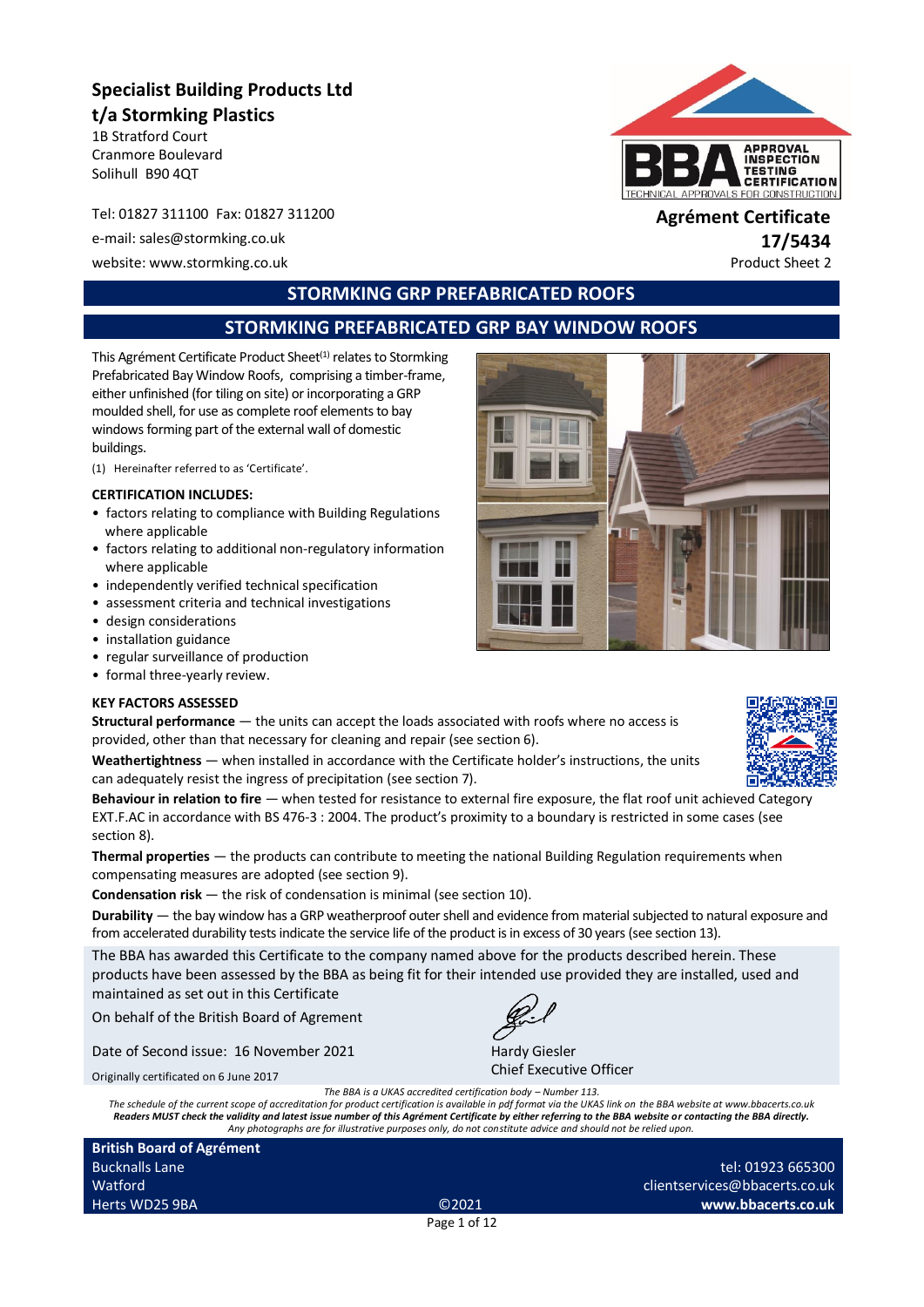# **Regulations**

In the opinion of the BBA, Stormking Prefabricated GRP Bay Window Roofs, if installed, used and maintained in accordance with this Certificate, can satisfy or contribute to satisfying the relevant requirements of the following Building Regulations (the presence of a UK map indicates that the subject is related to the Building Regulations in the region or regions of the UK depicted):

|                                                                                                  | The Building Regulations 2010 (England and Wales) (as amended) |                                                                                                                                                                                                                                                                                                                                                                                                                                                                               |  |
|--------------------------------------------------------------------------------------------------|----------------------------------------------------------------|-------------------------------------------------------------------------------------------------------------------------------------------------------------------------------------------------------------------------------------------------------------------------------------------------------------------------------------------------------------------------------------------------------------------------------------------------------------------------------|--|
| Requirement:<br>Comment:                                                                         | A1                                                             | Loading<br>The products have sufficient strength and stiffness to sustain the design loads. See<br>section 6 of this Certificate.                                                                                                                                                                                                                                                                                                                                             |  |
| <b>Requirement:</b><br>Comment:                                                                  | B4(2)                                                          | <b>External fire spread</b><br>Some products may be restricted by this Requirement. See sections 8.1 to 8.3 of this<br>Certificate.                                                                                                                                                                                                                                                                                                                                           |  |
| <b>Requirement:</b><br>Comment:                                                                  | C2(b)                                                          | <b>Resistance to moisture</b><br>Walls incorporating the products can adequately resist the ingress of precipitation. See<br>section 7 of this Certificate.                                                                                                                                                                                                                                                                                                                   |  |
| <b>Requirement:</b><br>Comment:                                                                  | C2(c)                                                          | <b>Resistance to moisture</b><br>The products can adequately limit the risk of surface condensation. See section 10.1 of<br>this Certificate. The risk of interstitial condensation will depend on the integrity of the<br>materials used. See Section 10.2 of this Certificate.                                                                                                                                                                                              |  |
| <b>Requirement:</b><br>Comment:                                                                  | L1(a)(i)                                                       | <b>Conservation of fuel and power</b><br>The products contribute to satisfying this Requirement when compensating fabric<br>measures are adopted. See sections 9.3 to 9.5 of this Certificate.                                                                                                                                                                                                                                                                                |  |
| <b>Regulation:</b><br>Comment:                                                                   | 7(1)                                                           | <b>Materials and workmanship</b><br>The products are acceptable. See section 13.1 of this Certificate and the Installation part<br>of this Certificate.                                                                                                                                                                                                                                                                                                                       |  |
| <b>Regulation:</b><br><b>Regulation:</b><br><b>Regulation:</b><br><b>Regulation:</b><br>Comment: | 26<br><b>26A</b><br><b>26A</b><br>26B                          | CO <sub>2</sub> emission rates for new buildings<br>Fabric energy efficiency rates for new dwellings (applicable in England only)<br>Primary energy consumption rates for new buildings (applicable to Wales only)<br>Fabric performance values for new dwellings (applicable to Wales only)<br>The products can contribute to satisfying these Regulations when appropriate fabric<br>and/or services measures are taken. See sections 9.1, 9.3 and 9.5 of this Certificate. |  |
|                                                                                                  |                                                                | The Building (Scotland) Regulations 2004 (as amended)                                                                                                                                                                                                                                                                                                                                                                                                                         |  |
| كحسير سيريم                                                                                      |                                                                |                                                                                                                                                                                                                                                                                                                                                                                                                                                                               |  |
| <b>Regulation:</b><br>Comment:                                                                   | 8(1)                                                           | Durability, workmanship and fitness of materials<br>The products can contribute to a construction satisfying this Regulation. See section 13.1<br>and the Installation part of this Certificate.                                                                                                                                                                                                                                                                              |  |
| <b>Regulation:</b><br>Standard:<br>Comment:                                                      | 9<br>1.1(a)(b)                                                 | <b>Building standards applicable to construction</b><br>Structure<br>The products will have sufficient strength and stiffness to sustain the design loads, with<br>reference to clause $1.1.1^{(1)}$ of this Standard. See section 6 of this Certificate.                                                                                                                                                                                                                     |  |
| Standard:<br>Comment:                                                                            | 2.8                                                            | Spread from neighbouring buildings<br>Some products may be restricted by this Requirement, with reference to clause 2.8.1 <sup>(1)</sup><br>of this Standard. See sections 8.1 to 8.3 of this Certificate.                                                                                                                                                                                                                                                                    |  |
|                                                                                                  |                                                                |                                                                                                                                                                                                                                                                                                                                                                                                                                                                               |  |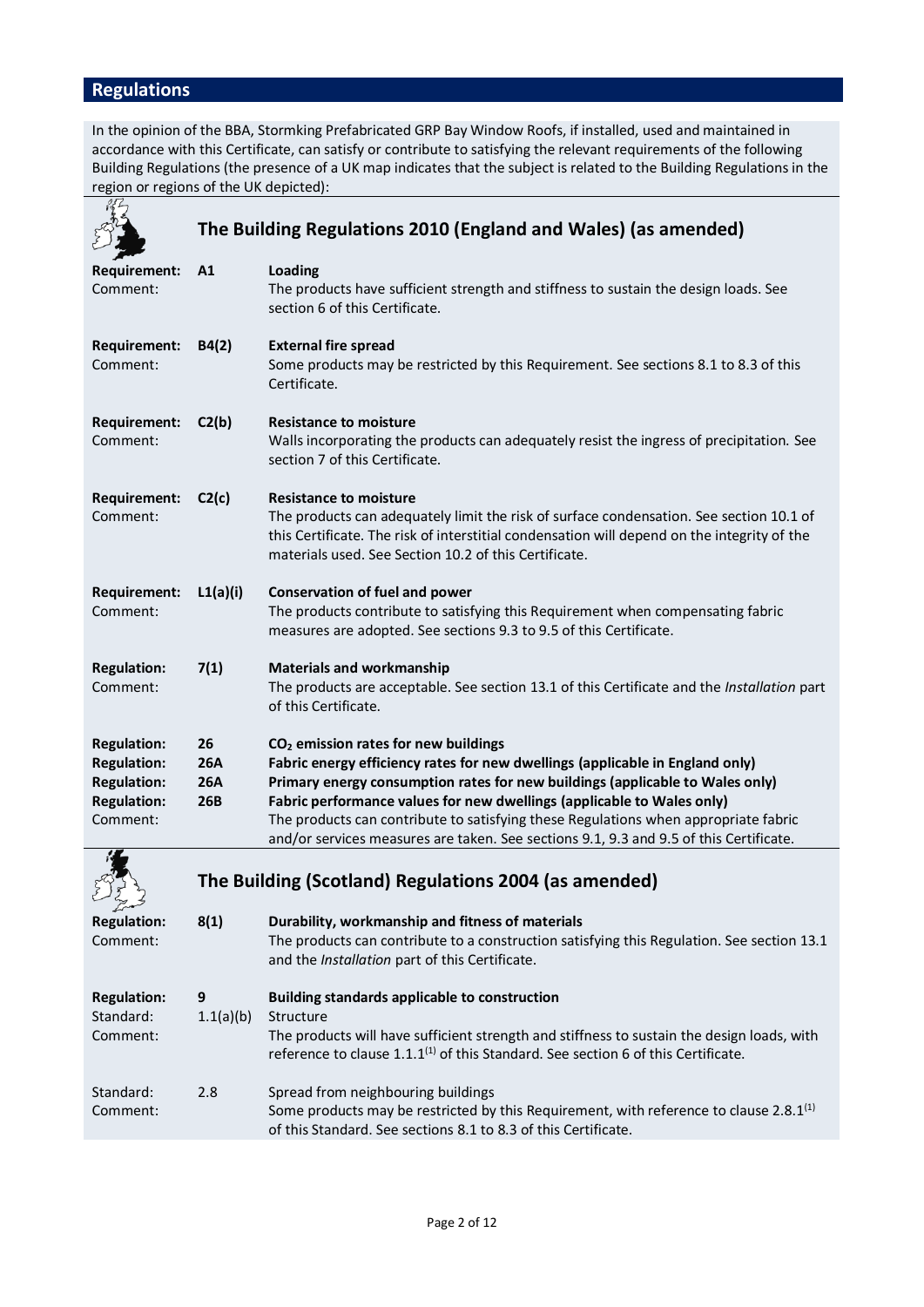| Standard:<br>Comment:          | 3.10     | Precipitation<br>Walls incorporating the products can adequately resist the ingress of precipitation. See<br>section 7 of this Certificate.                                                                                                                                                                                                                                                                                                               |
|--------------------------------|----------|-----------------------------------------------------------------------------------------------------------------------------------------------------------------------------------------------------------------------------------------------------------------------------------------------------------------------------------------------------------------------------------------------------------------------------------------------------------|
| Standard:<br>Comment:          | 3.15     | Condensation<br>The risk of condensation is minimal with reference to clauses 3.15.1 <sup>(1)</sup> , 3.15.4 <sup>(1)</sup> , 3.15.3 <sup>(1)</sup> ,<br>3.15.5 <sup>(1)</sup> to 3.15.7 <sup>(1)</sup> . The products can adequately limit the risk of surface condensation.<br>See section 10.1 of this Certificate. The risk of interstitial condensation will depend on<br>the integrity of the materials used. See Section 10.2 of this Certificate. |
| Standard:<br>Comment:          | 6.1(b)   | Carbon dioxide emission<br>The products can contribute to satisfying this Standard when appropriate compensating<br>fabric and/or services measures are taken, with reference to clauses 6.1.1 <sup>(1)</sup> and 6.1.6 <sup>(1)</sup> .<br>See sections 9.1, 9.2 and 9.5 of this Certificate.                                                                                                                                                            |
| Standard:<br>Comment:          | 6.2      | Building insulation envelope<br>The products can contribute to satisfying this Standard when appropriate compensating<br>fabric measures are adopted, with reference to clauses 6.2.1 <sup>(1)</sup> , and 6.2.3 <sup>(1)</sup> , 6.2.9 <sup>(1)</sup> ,<br>6.2.10 <sup>(1)</sup> and 6.2.13 <sup>(1)</sup> of this Standard. See sections 9.1, 9.2 and 9.5 of this Certificate.                                                                          |
| Standard:<br>Comment:          | 7.1(a)   | Statement of sustainability<br>The products can contribute to meeting the relevant requirements of Regulation 9,<br>Standards 1 to 6 when appropriate compensating building fabric and/or services<br>measures are taken and therefore will contribute to a construction meeting a bronze<br>level of sustainability as defined in this Standard.                                                                                                         |
| <b>Regulation:</b><br>Comment: | 12       | <b>Building standards applicable to conversions</b><br>All comments given for the products under Regulation 9, Standards 1 to 6 also apply to<br>this Regulation, with reference to clause 0.12.1 <sup>(1)</sup> and Schedule $6^{(1)}$ .                                                                                                                                                                                                                 |
|                                |          |                                                                                                                                                                                                                                                                                                                                                                                                                                                           |
|                                |          | (1) Technical Handbook (Domestic).                                                                                                                                                                                                                                                                                                                                                                                                                        |
|                                |          | The Building Regulations (Northern Ireland) 2012 (as amended)                                                                                                                                                                                                                                                                                                                                                                                             |
| <b>Regulation:</b><br>Comment: | 23(a)(b) | Fitness of materials and workmanship<br>The products are acceptable. See section 13.1 and the Installation part of this Certificate.                                                                                                                                                                                                                                                                                                                      |
| <b>Regulation:</b><br>Comment: | 28(b)    | <b>Resistance to moisture and weather</b><br>Walls incorporating the products can adequately resist the ingress of precipitation. See<br>section 7 of this Certificate.                                                                                                                                                                                                                                                                                   |
| <b>Regulation:</b><br>Comment: | 29       | Condensation<br>The products can adequately limit the risk of surface condensation. See section 10.2 of<br>this Certificate. The risk of interstitial condensation will depend on the integrity of the<br>materials used. See Section 10.2 of this Certificate.                                                                                                                                                                                           |
| <b>Regulation:</b><br>Comment: | 30       | <b>Stability</b><br>The products will have sufficient strength and stiffness to sustain the design loads. See<br>section 6 of this Certificate.                                                                                                                                                                                                                                                                                                           |
| <b>Regulation:</b><br>Comment: | 36(b)    | <b>External fire spread</b><br>Some products may be restricted by this Requirement. See sections 8.1 to 8.3 of this<br>Certificate.                                                                                                                                                                                                                                                                                                                       |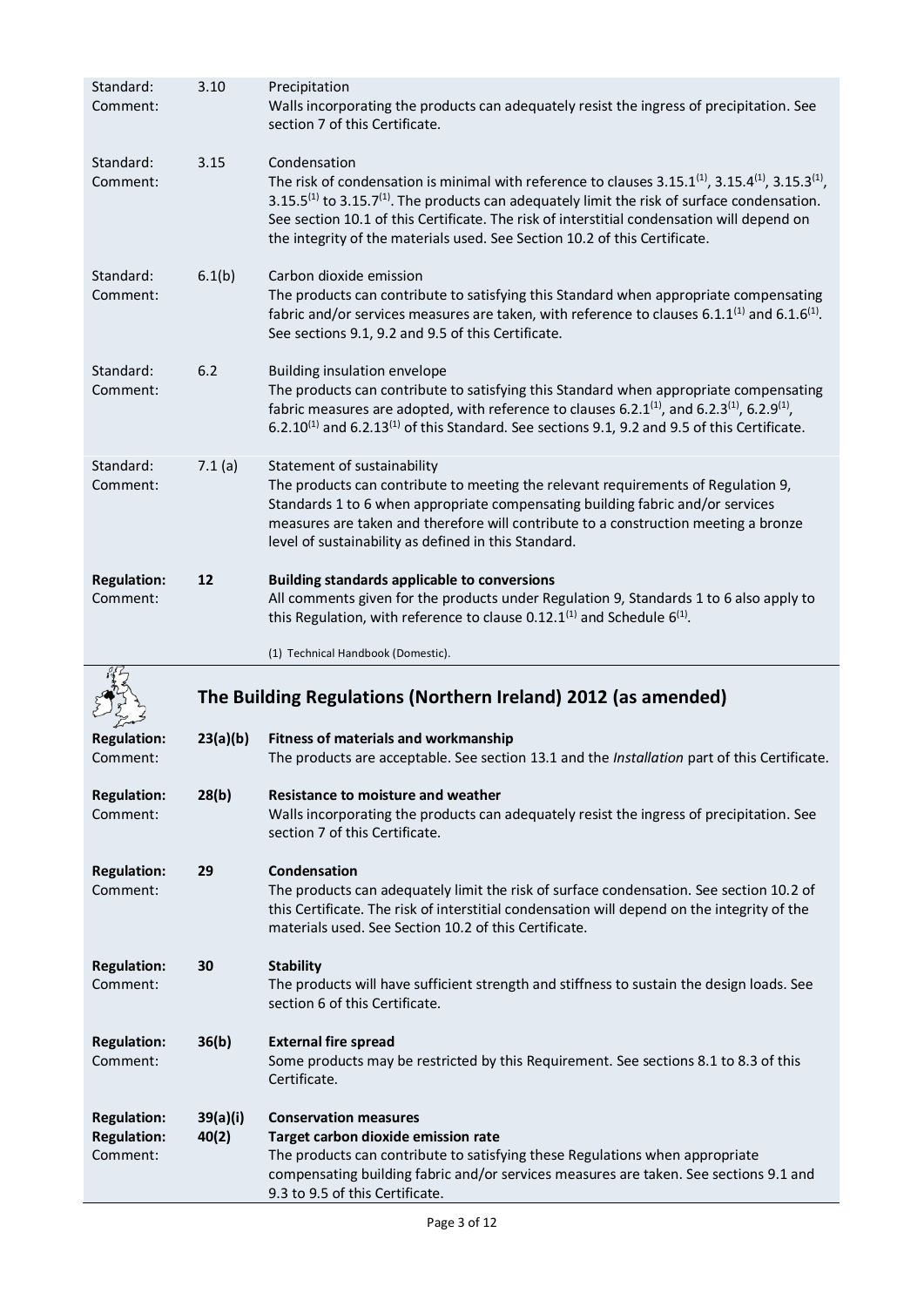# **Construction (Design and Management) Regulations 2015 Construction (Design and Management) Regulations (Northern Ireland) 2016**

Information in this Certificate may assist the client, designer (including Principal Designer) and contractor (including Principal Contractor) to address their obligations under these Regulations.

See sections: 3 *Delivery and site handling* (3.1 and 3.3) of this Certificate.

## **Additional Information**

#### **NHBC Standards 2021**

In the opinion of the BBA, Stormking Prefabricated GRP Bay Window Roofs, if installed, used and maintained in accordance with this Certificate, can satisfy or contribute to satisfying the relevant requirements in relation to *NHBC Standards*, Part 7 Roofs, Chapters 7.1 *Flat roofs* and 7.2 *Pitched roofs*.

#### **Technical Specification**

#### **1 Description**

1.1 Stormking Prefabricated GRP Bay Window Roofs consist of preformed structural timber-frames, with internal timber supports, fully bonded to fire-retardant GRP ceilings, fascias and soffits and incorporate either 110 mm PUR spray foam or 200 mm mineral wool quilt thermal insulation delivered to site to be laid over a vapour control layer (VCL). Pitched roofs incorporate an outer moulded fire-retardant GRP shell, or are unfinished, for conventional roof tiling over battens carried out on site. Flat roofs incorporate an outer moulded fire-retardant GRP shell.

1.2 The units are available in three styles (see Figure 1):

- flat roof lead-effect GRP, incorporating a slight fall towards the outer edge to allow rainwater run-off
- pitched roof lead-effect or tile-effect GRP, available with falls of between 30° and 70°
- pitched roof with timber-frame only, available with falls of between 30° and 70°.

All three styles are manufactured in a wide range of sizes.

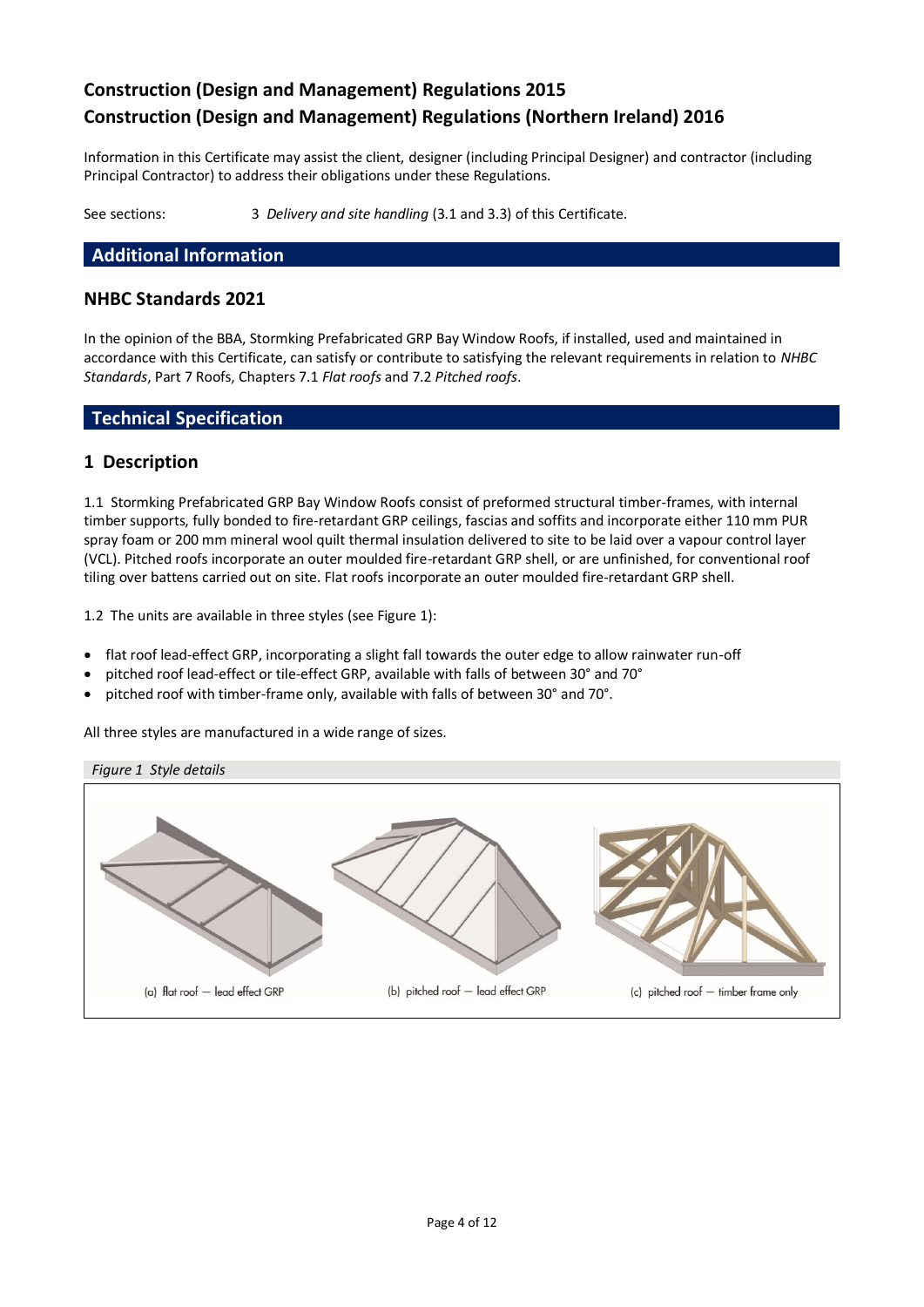1.3 Items used with the units, but outside the scope of this Certificate, include:

- roof tiles used on the pitched timber framework
- internal lining vapour check plasterboard
- internal finishes
- $\bullet$  VCL
- roof tile underlay (it is recommended that a breathable underlay be used)
- lead flashing kit
- joint sealant (eg high-performance silicone or polysulfide sealant)
- mineral wool loft insulation within the pitched roof  $-$  timber-frame, see Figure  $1(c)$
- screws.

# **2 Manufacture**

2.1 The units are built around a timber framework and, with the exception of the pitched roof – timber-frame (see Figure 1 (c), a preformed GRP outer moulded shell is added and trimmed, prior to finishing.

2.2 As part of the assessment and ongoing surveillance of product quality, the BBA has:

- agreed with the manufacturer the quality control procedures and product testing to be undertaken
- assessed and agreed the quality control operated over batches of incoming materials
- monitored the production process and verified that it is in accordance with the documented process
- evaluated the process for management of nonconformities
- checked that equipment has been properly tested and calibrated
- undertaken to carry out the above measures on a regular basis through a surveillance process, to verify that the specifications and quality control operated by the manufacturer are being maintained.

2.3 The management system of the Certificate holder has been assessed and registered as meeting the requirements of BS EN ISO 9001 : 2015 and BS EN ISO 14001 : 2015 by the BBA (Certificate 09/Q015 and 10/E005 respectively).

# **3 Delivery and site handling**

3.1 Instructions for site handling and installation are provided with each delivery.

3.2 The units are delivered to site stretch-wrapped in polythene sheeting. Each unit bears a label with the BBA logo incorporating the number of this Certificate. Remove the protective packaging only when fixing is imminent.

3.3 Smaller units can be manually handled, while larger units will require lifting equipment using suitable battens or bearers. Care should be taken not to damage the surface of the GRP.

3.4 If the units are to be stored on site, they should be laid with their fixing edge on a flat, level surface. If stored externally, they should remain covered and raised off the ground.

#### **Assessment and Technical Investigations**

The following is a summary of the assessment and technical investigations carried out on Stormking Prefabricated GRP Bay Window Roofs.

#### **Design Considerations**

#### **4 General**

4.1 Stormking Prefabricated GRP Bay Window Roofs are satisfactory for use as bay window roofs on new and existing domestic buildings.

4.2 The wall to which the bay window roof is to be fixed must be structurally sound and constructed in accordance with the requirements of the relevant national Building Regulations and Standards.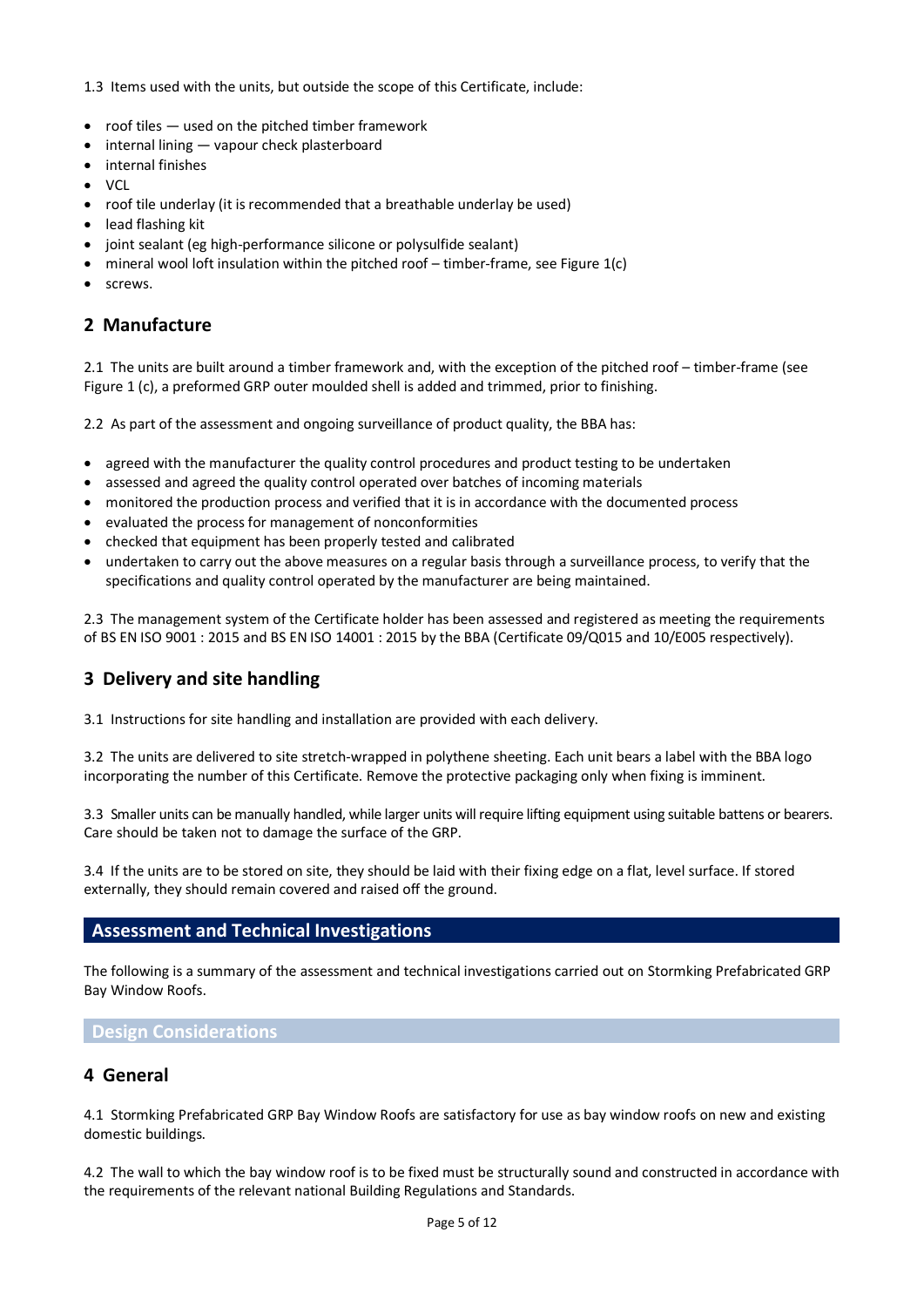4.3 The wall should be checked for the additional loads, including wind loads, from the units. The fixings should be similarly checked. For design purposes, the bay window frames may not be assumed to offer any support to the edge of the unit.

4.4 All design checks should be carried out by a suitably-qualified individual to the relevant national Codes and Standards.

# **5 Practicability of installation**

The products are designed to be installed by a competent general builder, or a contractor, experienced with these types of products.

# **6 Structural performance**



6.1 The products can accept the loads associated with roofs where no access is provided, other than that necessary for cleaning and repair, as defined in BS EN 1991-1-1 : 2002, its national annex, and BS EN 1991-1-7 : 2006.

6.2 The design of the fixings should be checked to ensure that the unit is adequately anchored to resist the appropriate combination of dead, imposed and wind loads, in accordance with BS EN 1991-1-1 : 2002, BS EN 1991-1-3 : 2003, BS EN 1991-1-4 : 2005, their national annexes, and BS EN 1991-1-7 : 2006.

#### **7 Weathertightness**



When installed in accordance with the Certificate holder's instructions, the products will provide adequate resistance to the ingress of precipitation.

#### **8 Behaviour in relation to fire**



8.1 When tested for resistance to external fire exposure in accordance with BS 476-3 : 2004<sup>(1)</sup>, representative Stormking Prefabricated GRP flat roofs achieved the following classification of EXT.F.AC.

(1) Designers should refer to Warringtonfire test report WF 153687, available from the Certificate holder.

8.2 The Certificate holder has not declared a resistance to external fire exposure for Stormking Prefabricated Bay Window inclined or pitched roofs to BS EN 13501-5 : 2016.

8.3 The fascia external surfaces are not classified for reaction to fire, and calculations for unprotected areas may apply when considering proximity to boundaries.

8.4 The rating of a pitched bay window roof with site applied tiles/slates will depend on the properties of the tiles/slates.

#### **9 Thermal properties**



9.1 Example U-values for each element are given in Table 1 below. The thermal transmittance (U-values) of the bay window roof elements should be calculated in accordance with BS EN ISO 6946 : 2017 and BRE Report BR 443 : 2019 using the project specific timber bridging fractions:

- 0.40 W⋅m<sup>-1</sup>⋅K<sup>-1</sup>  $-$  λ of GRP skins (where applicable)
- 0.026 W⋅m<sup>-1</sup>⋅K<sup>-1</sup>  $-\lambda_{\text{D}}$  for 110 mm PUR insulation
- 0.044 W⋅m<sup>-1</sup>⋅K<sup>-1</sup>  $-\lambda_{\text{D}}$  for 200 mm mineral wool insulation.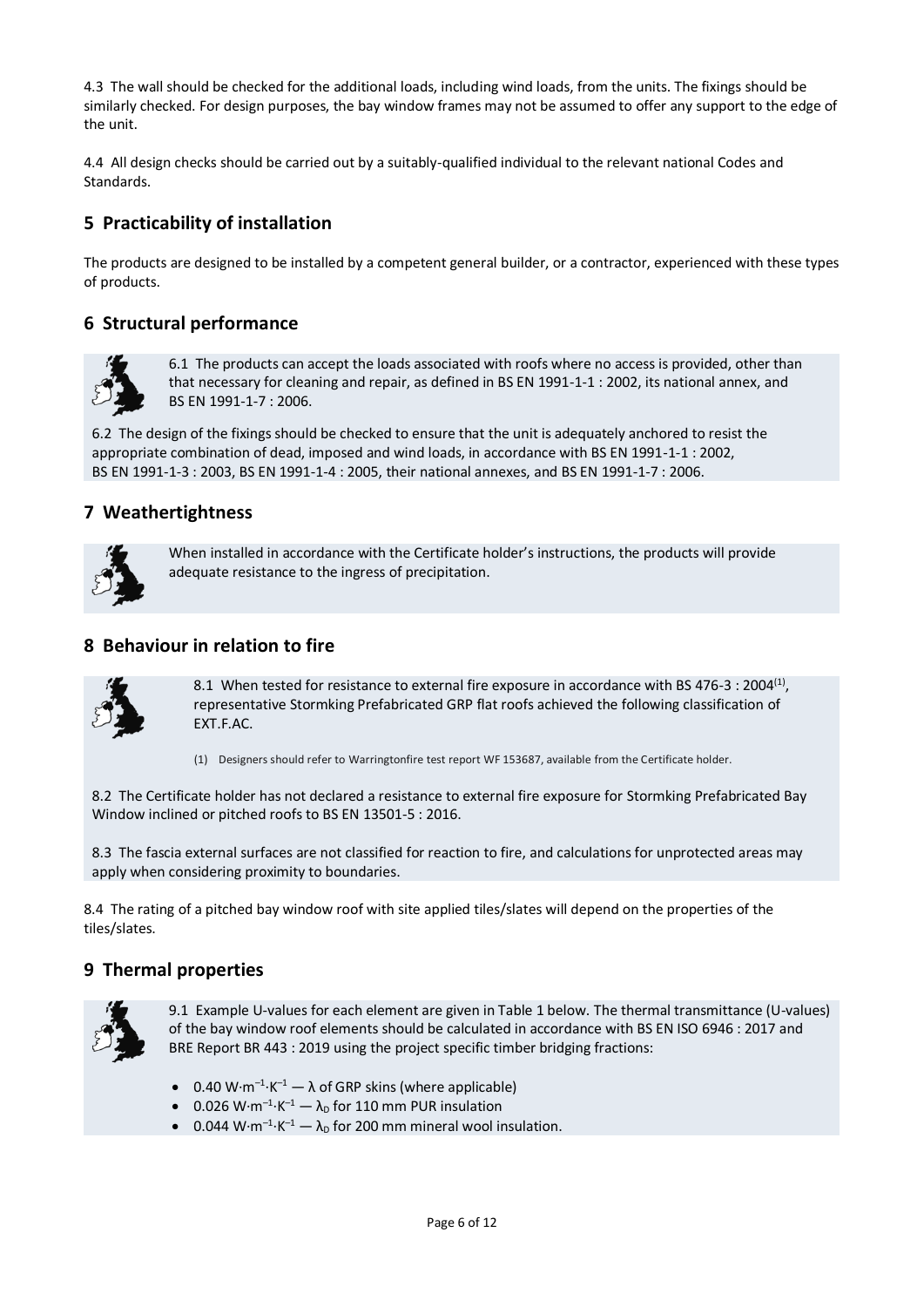*Table 1 Example bay window roof U-values*

| Element $(1)$                         | <b>Insulation</b> | U-value $(W \cdot m^{-2}K^{-1})$ |
|---------------------------------------|-------------------|----------------------------------|
| Flat roof <sup>(2)</sup>              | Quilt             | 0.22                             |
| Flat roof <sup><math>(2)</math></sup> | <b>PUR</b>        | 0.25                             |
| Pitched trussed roof <sup>(3)</sup>   | Quilt             | 0.21                             |
| 30° Pitched GRP roof (4)              | Quilt             | 0.22                             |
| 30° Pitched GRP roof (4)              | <b>PUR</b>        | 0.25                             |

(1) All constructions include a 3 mm GRP inner skin and, except for the Pitched trussed roof, a 4 mm GRP external skin.

(2) A 50 mm unventilated cavity, insulation with 7.0% timber bridging of the innermost 70 mm and 2.4% timber bridging of the remaining insulation thickness.

(3) Loft space (R = 0.20 m<sup>2.</sup>K⋅W<sup>-1</sup>), 200 mm quilt with 5.8% timber bridging of the innermost 70 mm and 5.8% timber bridging of the remaining insulation thickness.

(4) 50 mm unventilated cavity, insulation with 7.0% timber bridging of the innermost 70 mm and 2.4% timber bridging of the remaining insulation thickness.



9.2 In Scotland, the bay window roofs do not meet the limiting U-values specified in the documents supporting the national Building Regulations. However, the dwelling will be acceptable when the area weighted U-value for roofs (inclusive of bay window roof), do not exceed these limiting values.



9.3in England, Wales and Northern Ireland the bay window roofs meet the limiting U-values specified in the documents supporting the national Building Regulations.

9.4 The notional dwelling U-values are not met. Proposed dwellings incorporating the products will need to utilise improved fabric and/or building services in order to achieve its Target Emission Rate.

#### **Junction ψ-values**



9.5 Care must be taken in the overall design and construction of junctions with walls and openings to minimise thermal bridges and air infiltration.

9.6 The junction ψ-values given in Table 2 may be used in SAP calculations, or values can be modelled in accordance with BS EN ISO 10211 : 2017, the requirements and guidance in BRE Report BR 497 : 2016, BRE Information Paper IP 1/06 and the provisions in the documents supporting the national Building Regulations relating to competency to perform calculations and determine robustness of design/construction and limiting heat loss by air infiltration.

| Table 2 Example dormer junction $\psi$ -values and temperature factors. |                                                    |                                      |  |  |  |  |
|-------------------------------------------------------------------------|----------------------------------------------------|--------------------------------------|--|--|--|--|
| Junction $(1)$                                                          | $\psi$ -value (W·m <sup>-1</sup> K <sup>-1</sup> ) | Temperature factor, f <sub>Rsi</sub> |  |  |  |  |
| Flat roof (quilt) to window head                                        | 0.04                                               | 0.77                                 |  |  |  |  |
| Flat roof (spray) to window head                                        | 0.028                                              | 0.78                                 |  |  |  |  |
| Pitched roof (quilt) to window head                                     | 0.040                                              | 0.78                                 |  |  |  |  |
| Pitched roof (spray) to window head                                     | 0.028                                              | 0.79                                 |  |  |  |  |
| Pitched trussed roof (quilt) to window head                             | 0.033                                              | 0.78                                 |  |  |  |  |

9.7 See Figure 2 for typical junction details.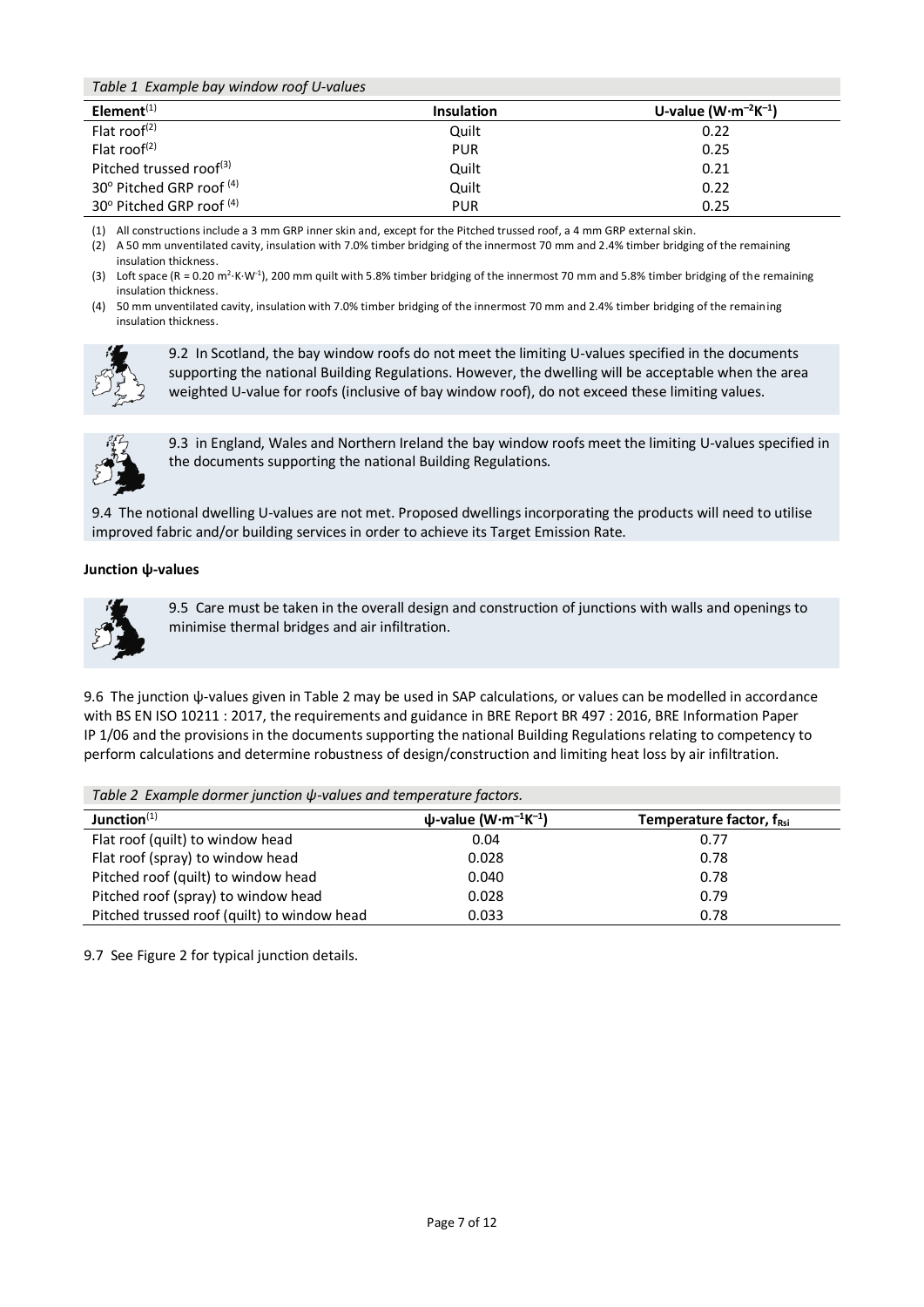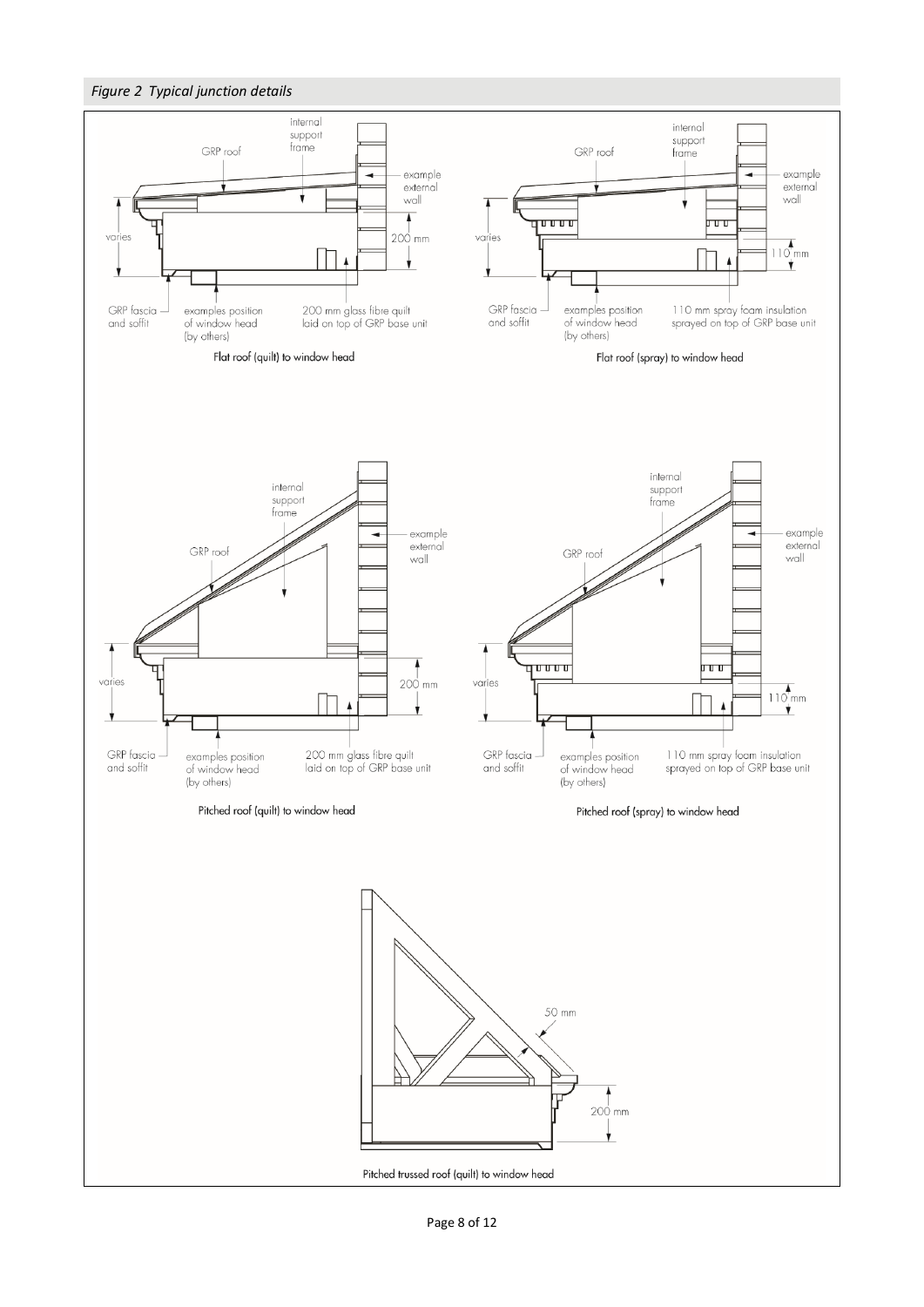# **10 Condensation risk**

#### **Surface condensation**



10.1 The temperature factors given in Table 2 are above the critical temperature factor of 0.75 for dwellings in BRE Information Paper IP 1/06. Therefore, the risk of surface condensation on elements and junctions is minimal.

#### **Interstitial condensation**



10.2 The risk of interstitial condensation forming within the canopy will be low when the integrity of the internal GRP skin is maintained. For trussed bay window roofs, a breathable roof tile underlay is recommended.

## **11 Air leakage**

11.1 Care must be taken to seal paths through which heat can be lost by unwanted air infiltration. Particular care is required at junctions, openings and service penetrations.

11.2 Junctions and opening head details maintain adequate air barrier continuity.

11.3 A proportion of completed buildings are subject to pre-completion testing for airtightness in accordance with the requirements of the national Building Regulations.

## **12 Maintenance**

12.1 Maintenance of the GRP outer skin will not be required but, when necessary, stains or marks can be removed with a damp cloth and household detergent or, in the case of obstinate stains, mild abrasive cleaner. Where paint, varnish or similar materials are to be cleaned off, the advice of the Certificate holder should be sought.

12.2 If damage to the GRP shell occurs and repair is required, the Certificate holder's instructions must be followed.

# **13 Durability**



13.1 Evidence from the GRP product subjected to natural exposure for a period in excess of 10 years and from accelerated durability tests indicates that there will not be a significant change in physical properties of the material due to ageing. A life in excess of 30 years can, therefore, be expected.

13.2 After natural weathering, slight initial dulling of the surface and slight change in colour shade may occur, particularly on the dark-coloured material. However, this process is not likely to be progressive.

# **14 Reuse and recyclability**

The GRP outer shell material and timber-frame are recyclable.

#### **Installation**

#### **15 General**

15.1 Installation of Stormking Prefabricated GRP Bay Window Roofs must be carried out in accordance with the Certificate holder's Installation Guide.

15.2 The host wall should be checked for the additional loads, including wind loads, from the bay window roof by a suitably-qualified individual.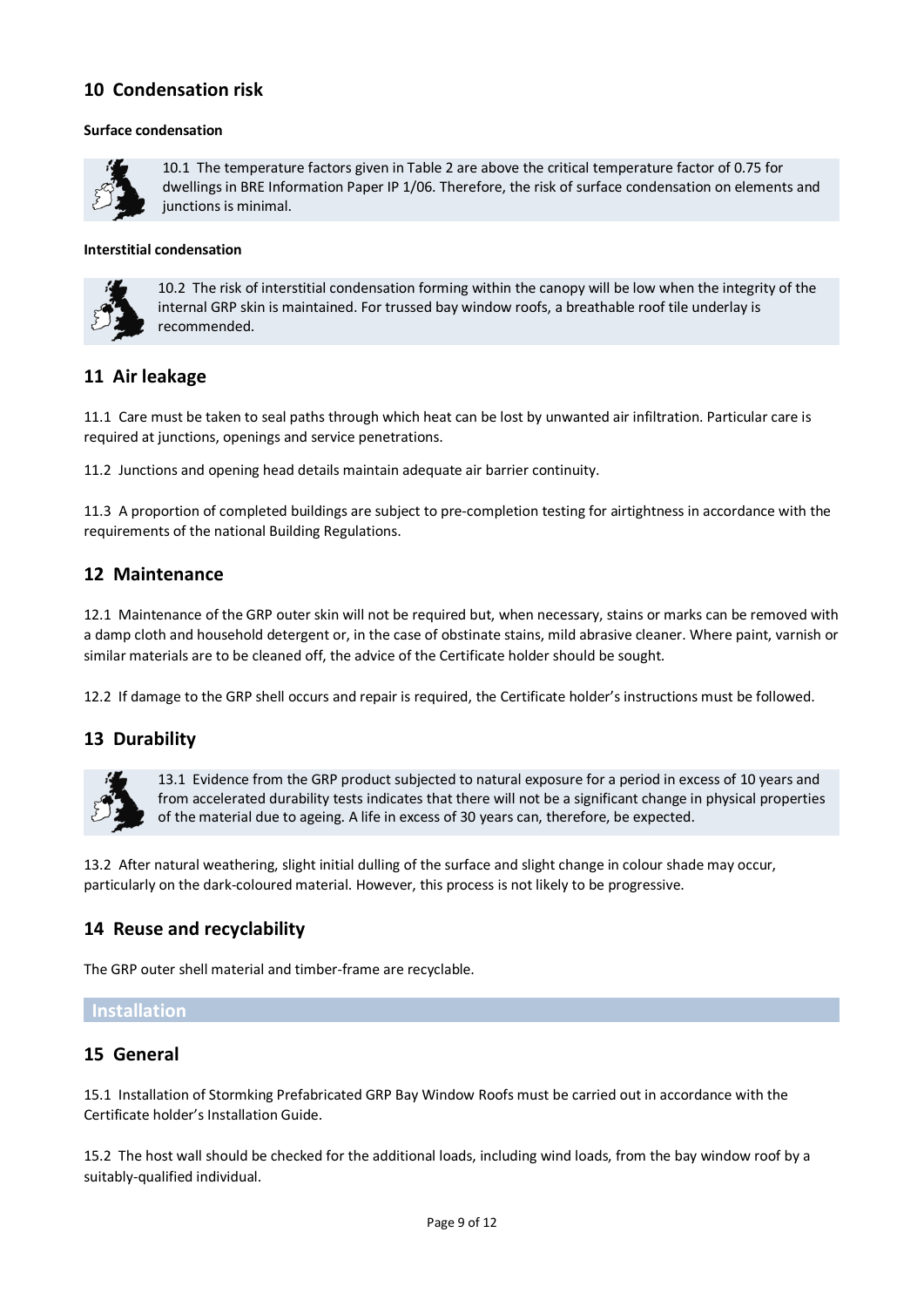15.3 The opening and the bay window support wall should be checked for their relative positions and dimensions including the correct position of cavity trays.

15.4 Reference should be made to the construction details shown in Figure 3 when reading the procedural details set out in section 16.



# **16 Procedure**

16.1 The canopy is placed centrally against the opening, and fixed to the wall with 10 mm diameter galvanized steel screws 70 mm long, going through either the upstand provided in the GRP shell or the back member in the 'frame-only' construction. Care should be taken to avoid unnecessary loads exerted on the window frame during installation.

16.2 The bay window frame is fixed to the edge of the canopy using screws, whose size and length are defined in accordance with the project specifics, taking care not to damage the GRP roof shell.

16.3 A lead flashing is applied to the fixed edge of the canopy by chasing it into the brickwork or by linking it with previously installed cavity tray.

16.4 Tiling of the 'frame-only' roof should be carried out to BS 5534 : 2014.

16.5 Sealant is applied around the window frame to ensure a weatherproof seal with the canopy.

16.6 Internally, plasterboard should be fixed to the underside of the canopy using screws, not nails.

**Technical Investigations**

#### **17 Tests**

Tests were carried out and the results assessed to determine:

- resistance to hard and soft body impact performance
- the effect of thermal cycling/thermal shock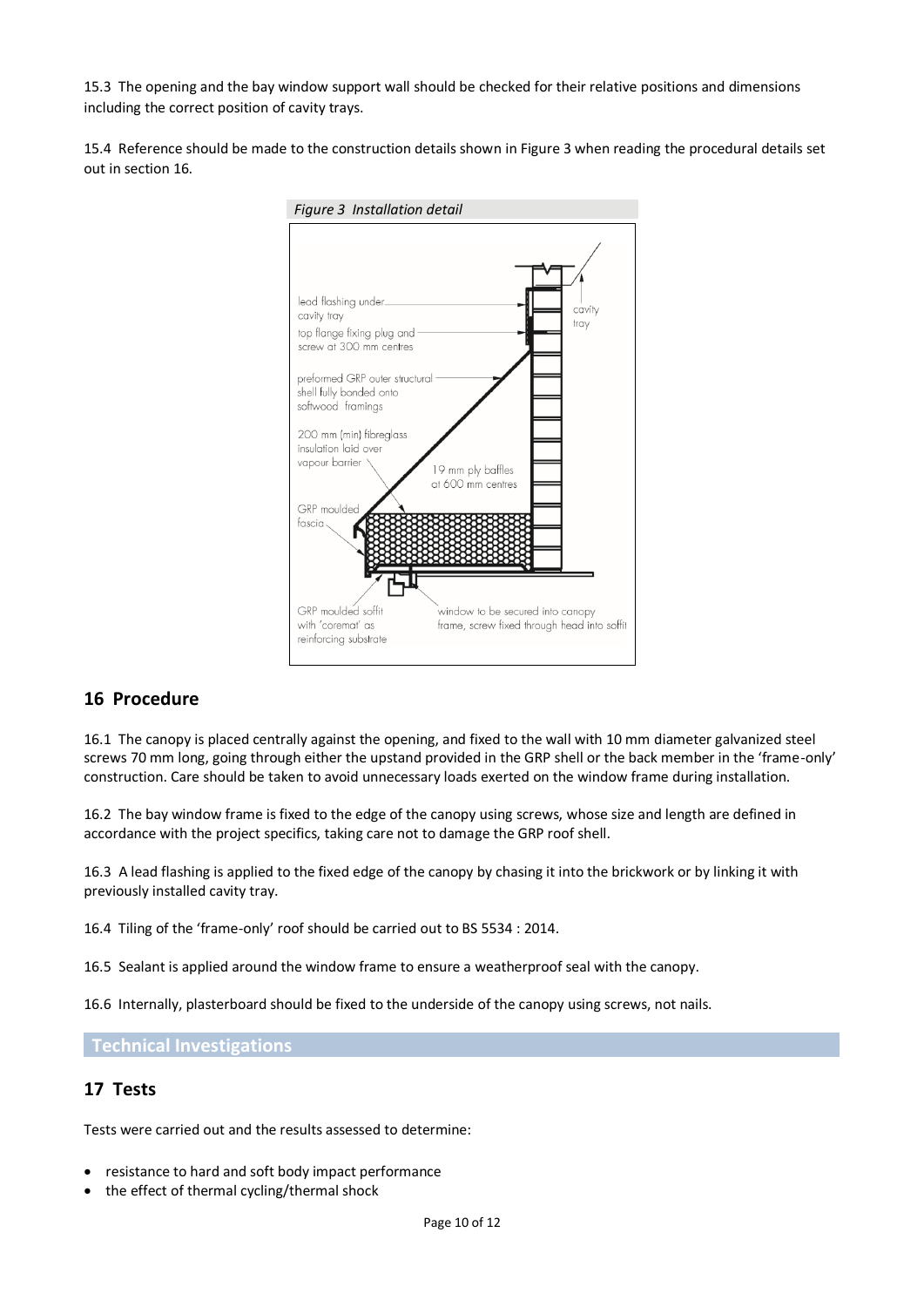• resistance to external fire exposure classification.

## **18 Investigations**

18.1 The manufacturing process was evaluated, including the methods adopted for quality control, and details were obtained of the quality and composition of the materials used.

18.2 An assessment was made of:

- practicability of installation
- structural strength and stability
- weathertightness
- thermal transmittance
- maintenance requirements
- durability.

#### **Bibliography**

BS 476-3 : 2004 *Fire tests on building materials and structures — Classification and method of test for external fire exposure to roofs*

BS 5534 : 2014 + A2 : 2018 *Slating and tiling for pitched roofs and vertical cladding — Code of practice*

BS EN 1991-1-1 : 2002 *Eurocode 1: Actions on structures — General actions — Densities, self-weight, imposed loads for buildings*

BS EN 1991-1-3 : 2003 + A1 : 2015 *Eurocode 1: Actions on structures — General actions — Snow loads* BS EN 1991-1-4: 2005 + A1 : 2010 *Eurocode 1: Actions on structures — General actions — Wind actions* BS EN 1991-1-7 : 2006 + A1 : 2014 *Eurocode 1: Actions on structures — General actions — Accidental actions*

NA to BS EN 1991-1-1 : 2002 UK National Annex to Eurocode 1. *Actions on structures. General actions. Densities, selfweight, imposed loads for buildings*

NA +A2 : 18 to BS EN 1991-1-3 : 2003 +A1 : 2015 UK National Annex to Eurocode 1: *Actions on structures. General actions. Snow loads*

NA to BS EN 1991-1-4 : 2005 +A1 : 2010 UK National Annex to Eurocode 1. *Actions on structures. General actions*

BS EN ISO 6946 : 2017 *Building components and building elements — Thermal resistance and thermal transmittance — Calculation method*

BS EN ISO 9001 : 2015 *Quality management systems — Requirements*

BS EN ISO 10211 : 2017 *Thermal bridges in building construction — Heat flows and surface temperatures — Detailed calculations*

BS EN ISO 14001 : 2015 *Environmental management systems — Requirements with guidance for use*

BRE Report BR 443 : 2019 *Conventions for U-value calculations*

BRE Report BR 497 : 2016 *Conventions for Calculating Linear thermal transmittance and Temperature Factors*

BRE Information Paper IP 1/06 *Assessing the effects of thermal bridging at junctions and around openings*